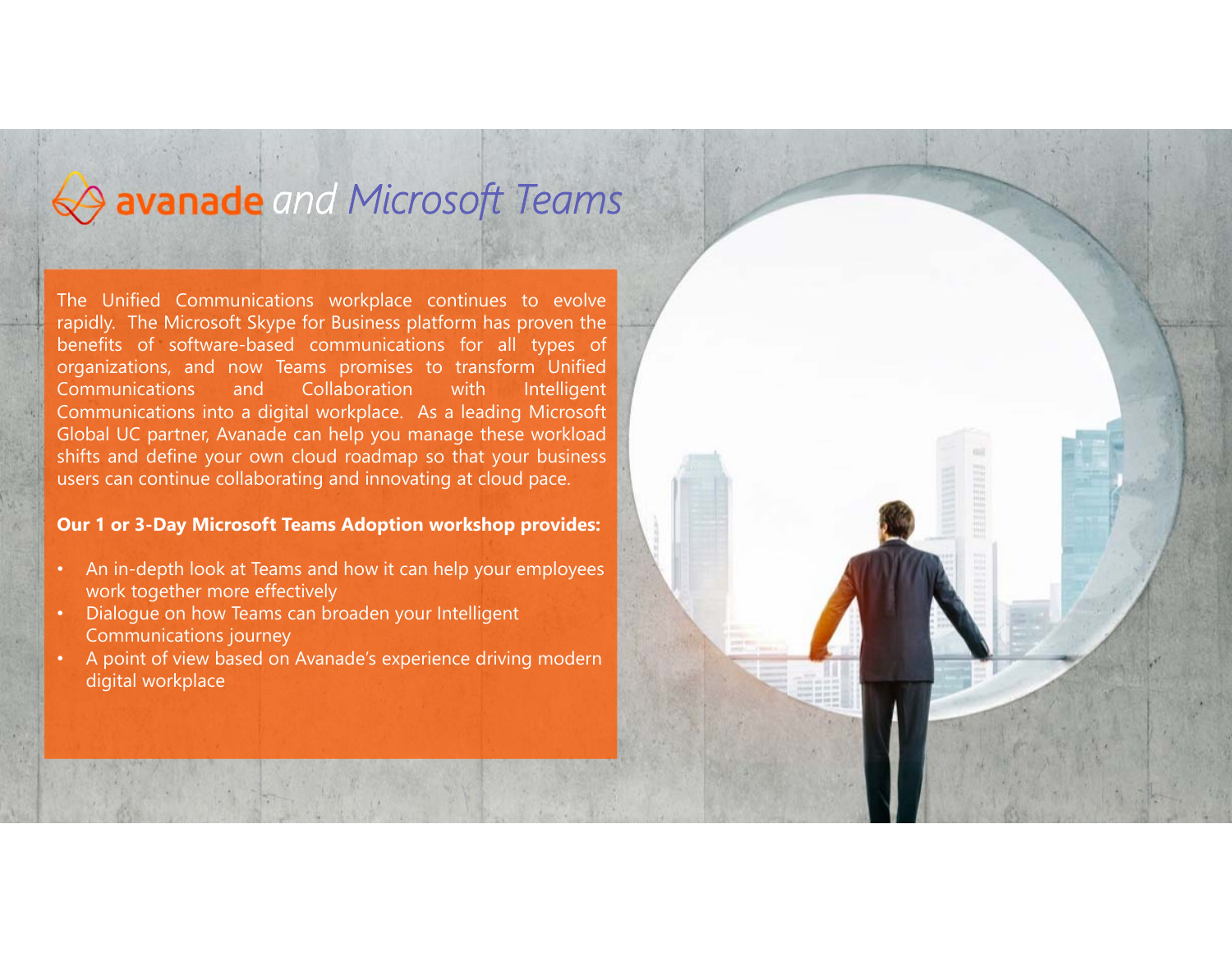



Microsoft Teams Adoption Workshop Presented By Avanade Inc. & avanade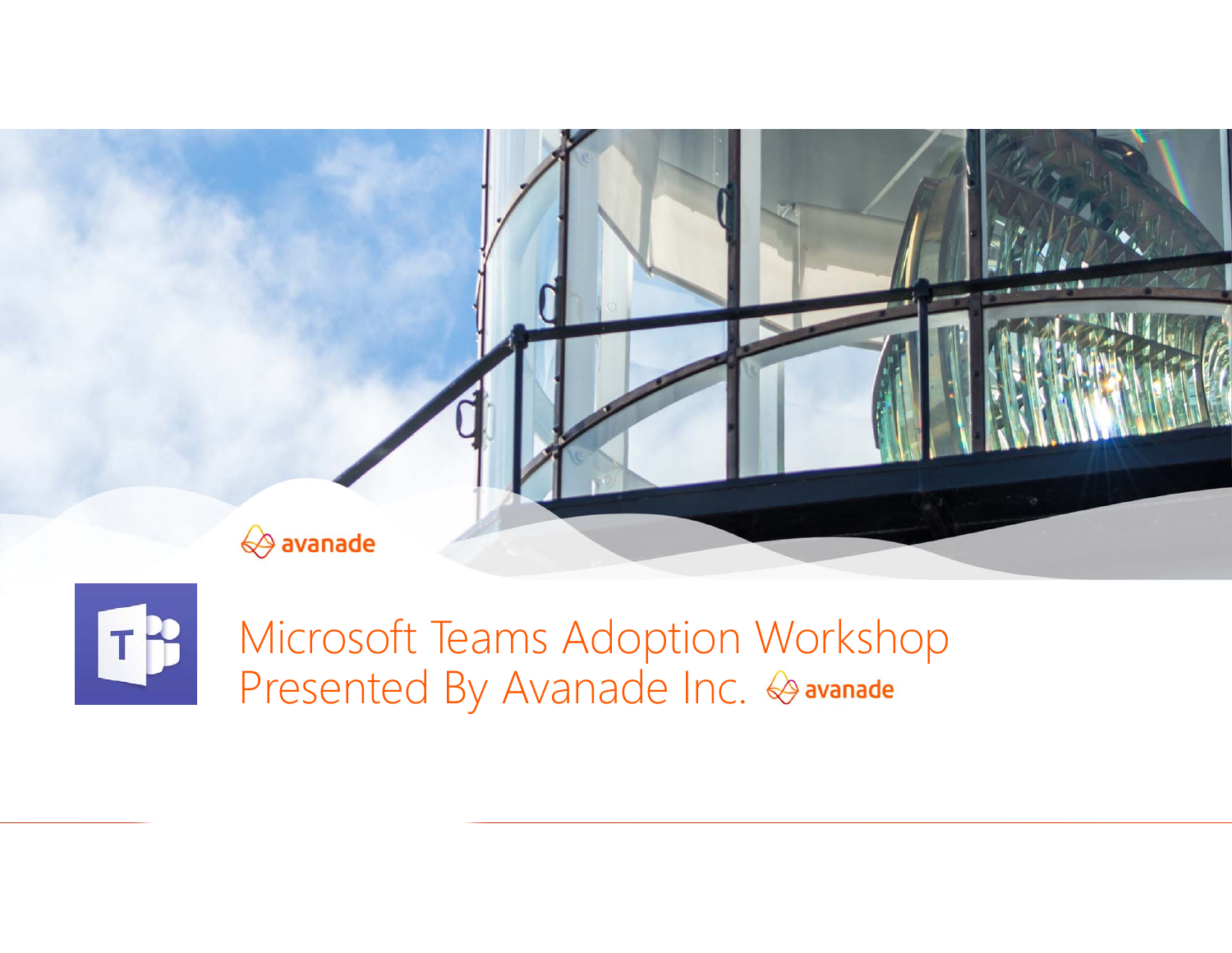## Why This Workshop From Avanade?

## Team Communication **Matters**

The Unified Communications workplace continues to evolve rapidly. The Microsoft Skype for Business platform has proven the benefits of software-based communications for all types of organizations, and now Teams promises to transform Unified Communications and Collaboration with Intelligent Communications into <sup>a</sup> digital workplace. As <sup>a</sup> leading Microsoft Global UC partner, Avanade can help you manage these workload shifts and define your own cloud roadmap so that your business users can continue collaborating and innovating at cloud pace.

Introduce To Intelligent Communications

Envision Teams For Your Business

Demonstrate Teams

Share Practical Migration Guidance

Build A Plan To Evaluate Teams

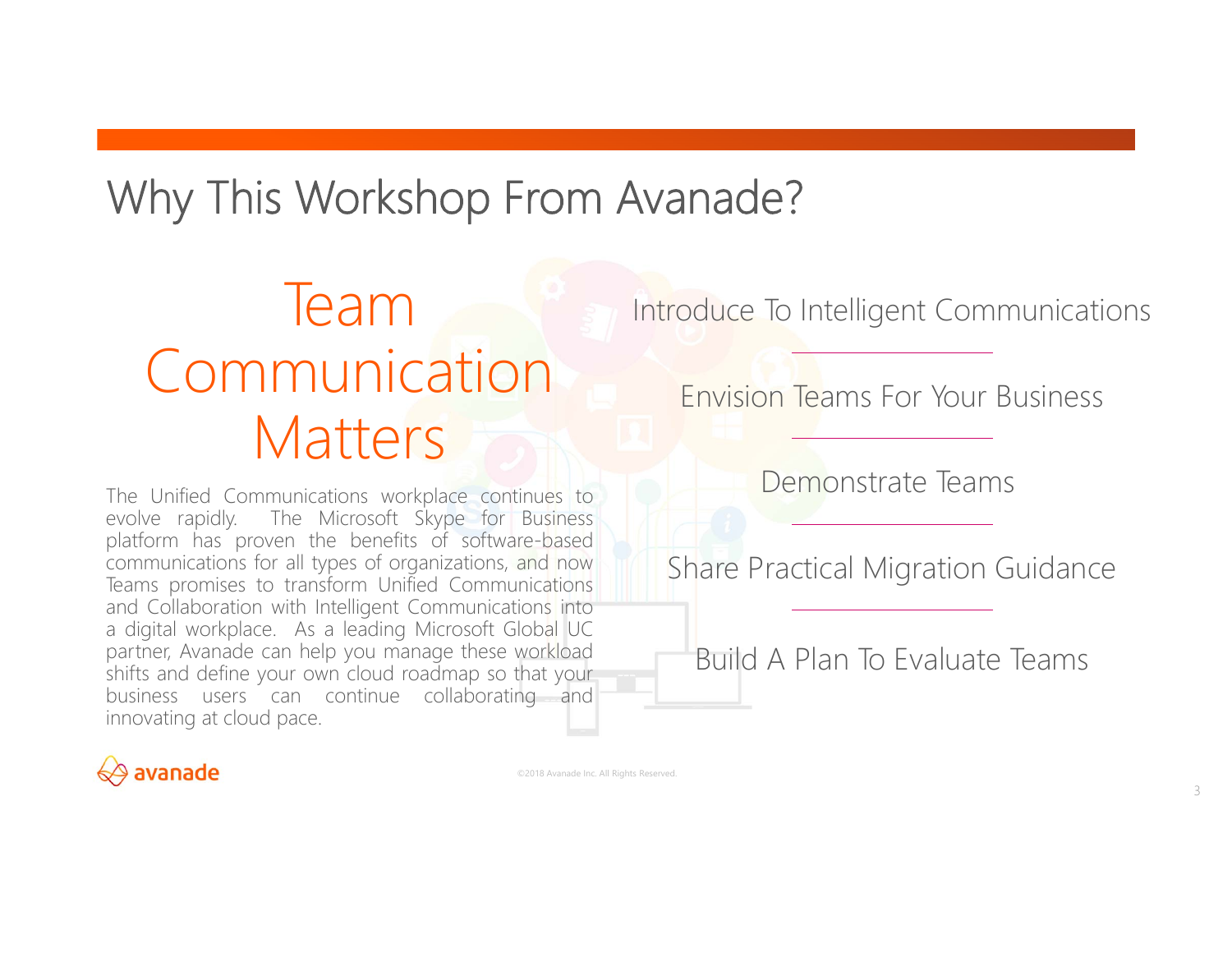## Teams Adoption Workshop Strategy

# Let's do this together!

The 3-day workshop is recommended for current Skype for Business customers and will additionally elicit client feedback in order to create a deployment and adoption roadmap for Microsoft Teams

The 1-day workshop provides clients with a Microsoft Teams product overview and helps them envision the usage and benefits of Teams in their organization.



Day 1 Teams briefing and positioning for your business



Day 2 Migration to Teams –Assessing your journey

Day 3 Building a plan to evaluate Teams



Future Evaluation/ Adoption

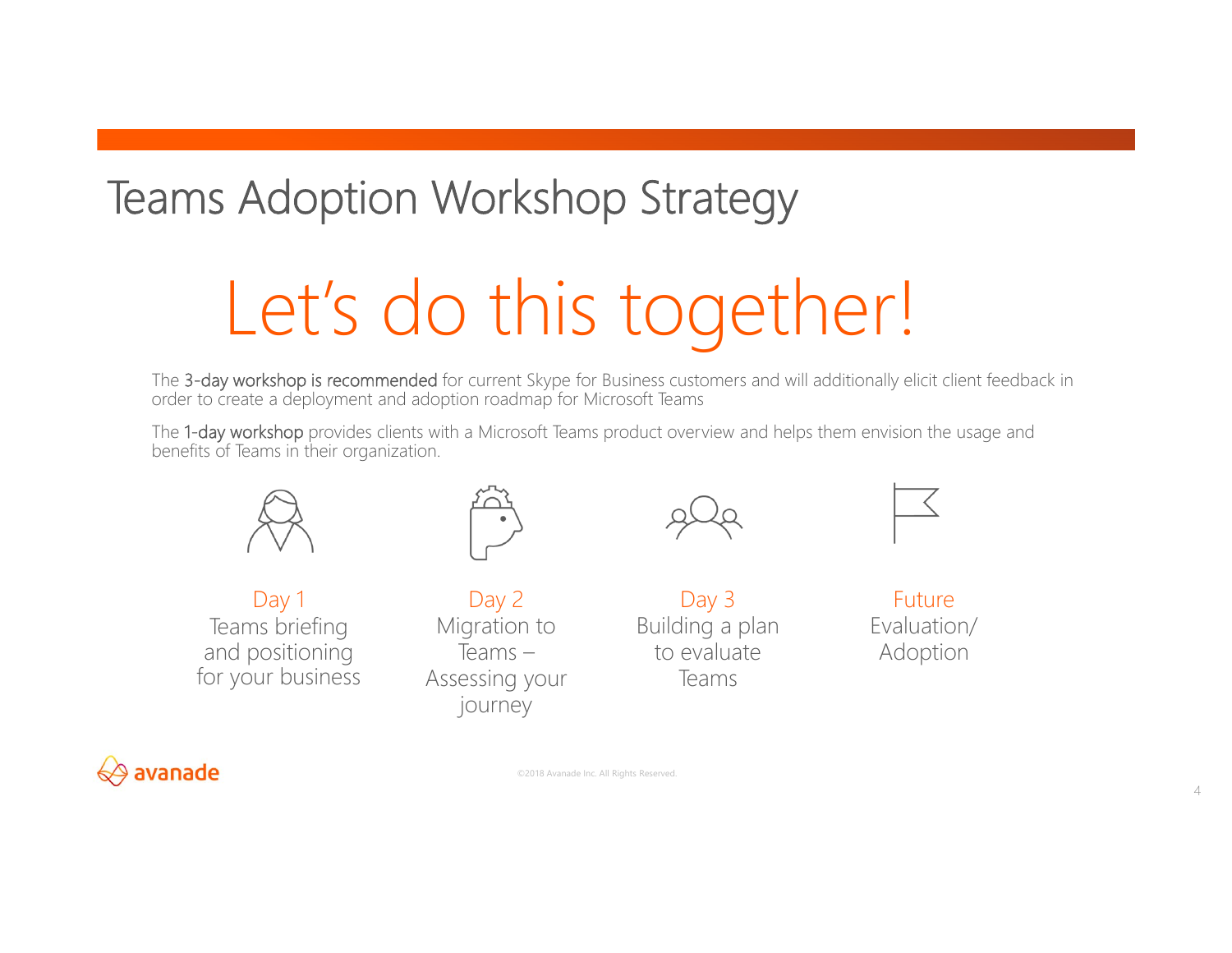## Workshop Timeline





#### Day 1

**Teams Briefing and Positioning for your Business**

Product OverviewMarket OverviewTeams DemoTeams Value Proposition Readiness & Migration Overview Next Steps for Adopters

#### Day 2 **Migrating to Teams – Assess Your Journey**

Your UC & Collaboration Journey Prioritized Scenarios & Use CasesPractical Guide to Migration – Pt 1 Practical Guide to Migration – Pt 2 Comparing Roadmaps Day 2 Wrap-up

#### Day 3 **Building a Plan to Evaluate Teams**

Transitioning to a Plan Adoption – People & Process Challenges & Opportunities Your Teams Roadmap Avanade's Offerings Closing & Feedback

#### Future**Evaluation / Adoption:**

*Client next steps Network Readiness AssessmentSfB / Teams Business CasesChange Management*

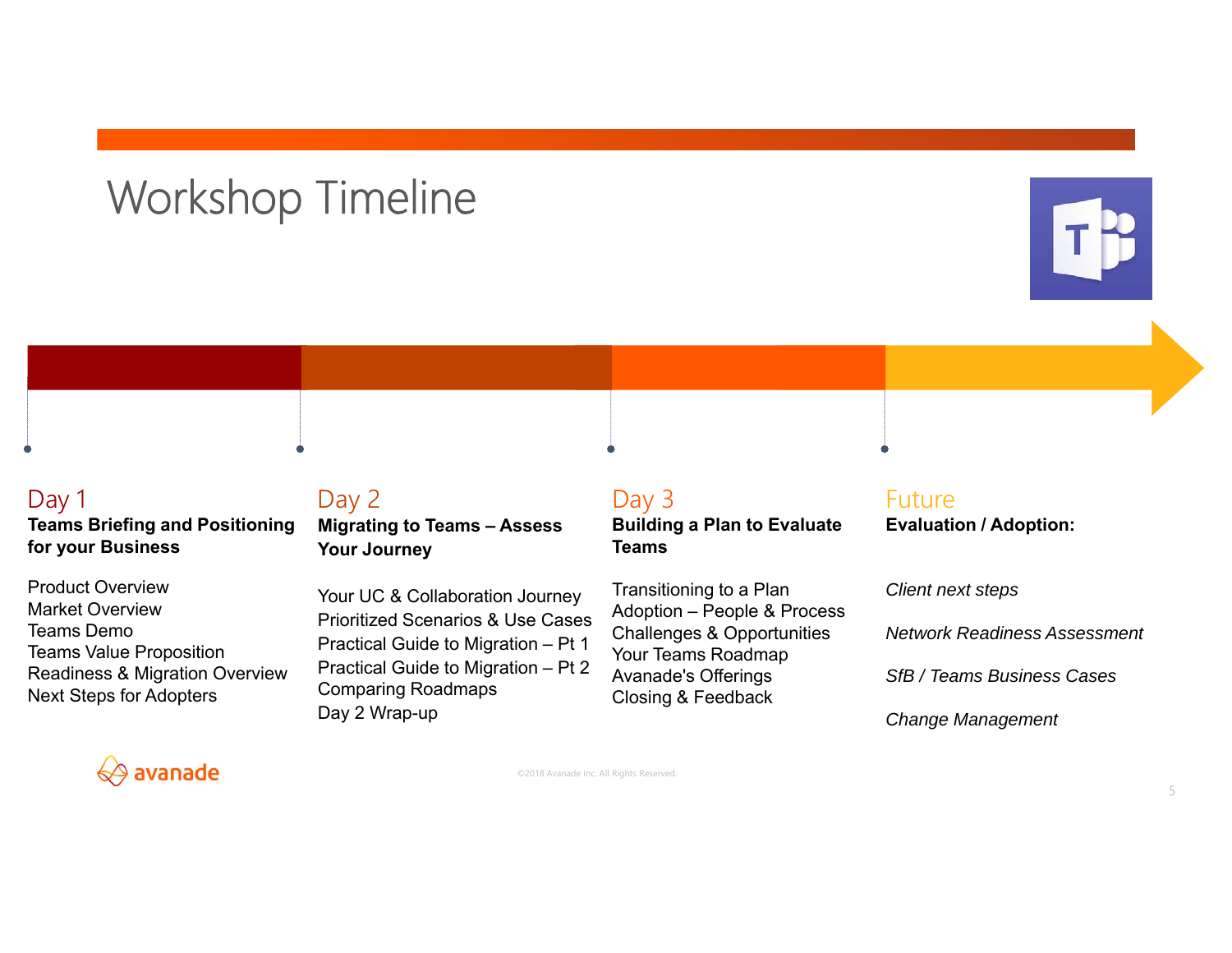

### Where to Next?

Avanade has the following services available to support you in your journey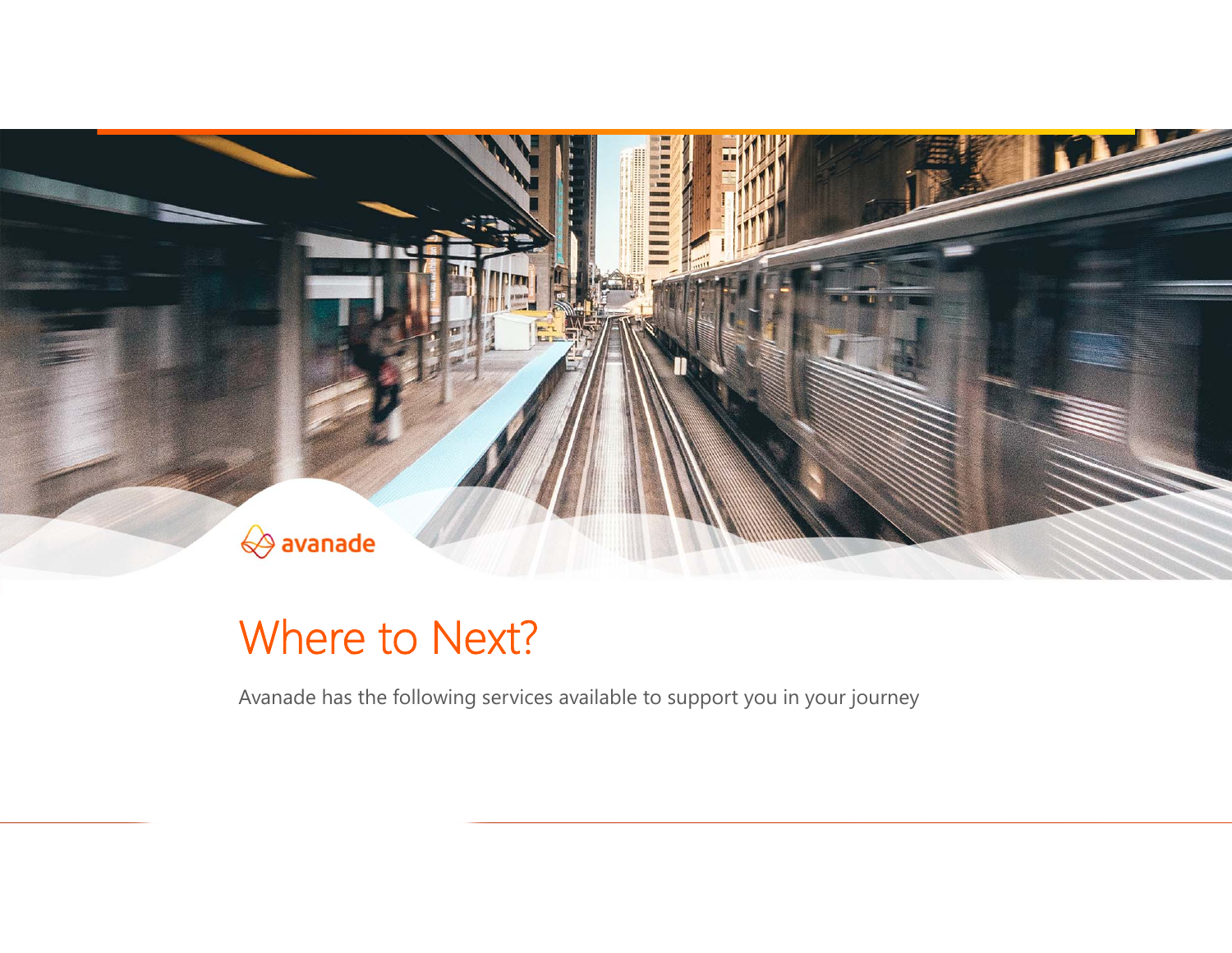## Avanade UC Capabilities Services Map